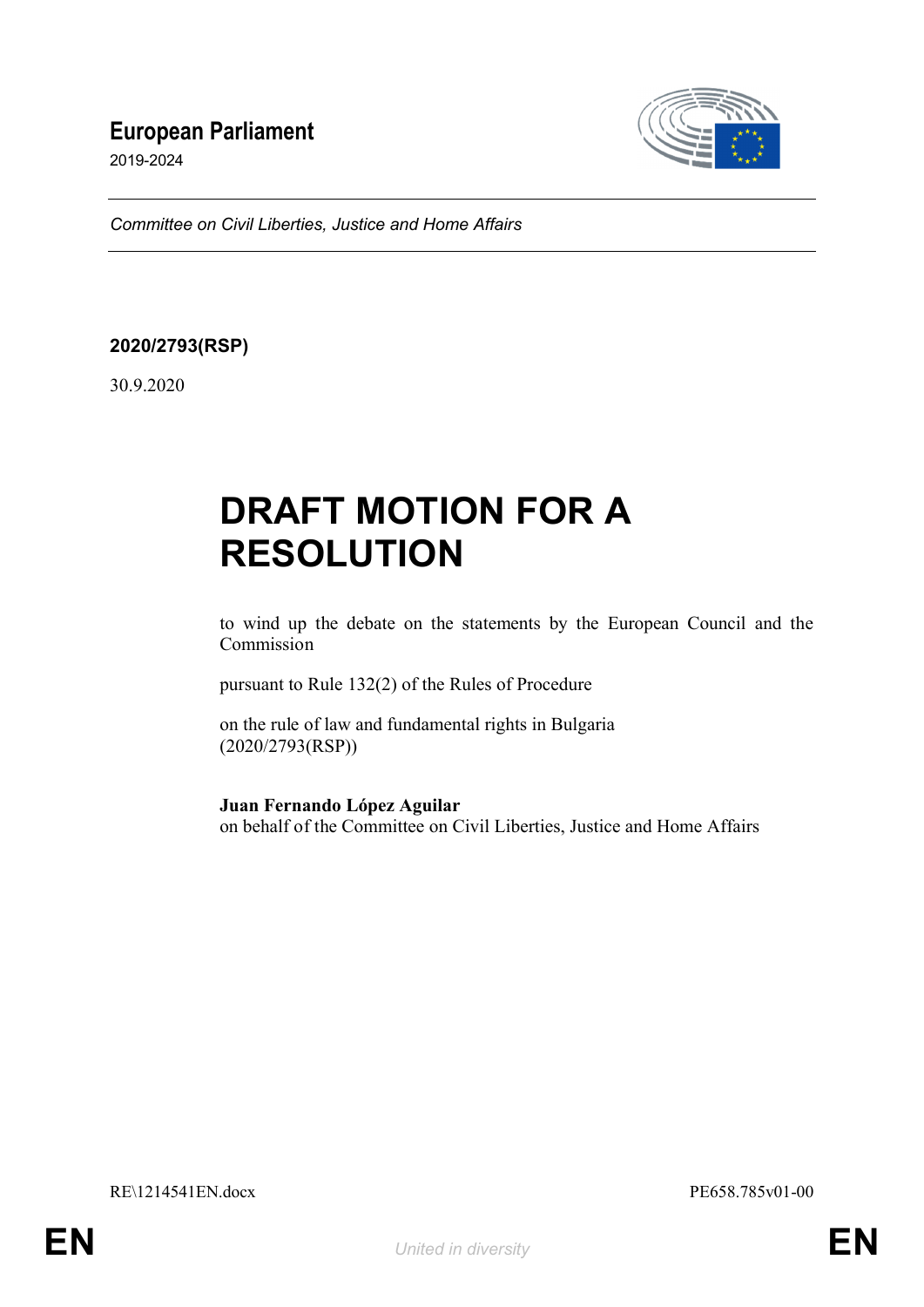#### **B9-0000/2020**

## **European Parliament resolution on the rule of law and fundamental rights in Bulgaria (2020/2793(RSP))**

### *The European Parliament*,

- having regard to Articles 2, 3, 4, 6, 7, 9 and 10 of the Treaty on European Union and Article 20 of the Treaty on the Functioning of the European Union,
- having regard to the Charter of Fundamental Rights of the European Union,
- having regard to the European Convention on Human Rights (ECHR) and the case-law of the European Court on Human Rights (ECtHR),
- having regard to the Commission Decision of 13 December 2006 establishing a mechanism for cooperation and verification of progress in Bulgaria (CVM) to address specific benchmarks in the areas of judicial reform and the fight against corruption and organised crime and the annual reports for the period 2007-2019 and to the Commission report of 22 October 2019 under the CVM on progress in Bulgaria,
- having regard to the European Semester Country Specific Recommendations on Bulgaria published on 20 May 2020,
- having regard to the European Court of Human Rights' judgment in the case of Kolevi v. Bulgaria from 5 November 2009<sup>1</sup>,
- having regard to the judgment of the European Court of Human Rights of 1 July 2014 regarding the case of Dimitrov and others v. Bulgaria decision<sup>2</sup>,
- having regard to the opinion of the Venice Commission of 9 December 2019 on draft amendments to Bulgaria's Criminal Procedure Code and the Judicial System Act, concerning criminal investigations against top magistrates,
- having regard to the opinion of the Venice Commission of 9 October 2017 on Bulgaria's Judicial System Act,
- having regard to the joint opinion of the Venice Commission and the OSCE Office for Democratic Institutions and Human Rights (ODIHR) of 19 June 2017 on amendments to Bulgaria's Electoral Code,
- having regard to the opinion of the Venice Commission of 23 October 2015 on the draft Act to amend and supplement the Constitution (in the field of the Judiciary) of the Republic of Bulgaria,
- having regard to the decision of the Council of Europe's Committee of Ministers of 3

<sup>&</sup>lt;sup>1</sup> Judgment of the European Court of Human Rights of 5 November 2009, Kolevi v. Bulgaria (application No. 1108/02).

<sup>&</sup>lt;sup>2</sup> Judgment of the European Court of Human Rights of 1 July 2014, Dimitrov and others v. Bulgaria (application No 77938/11).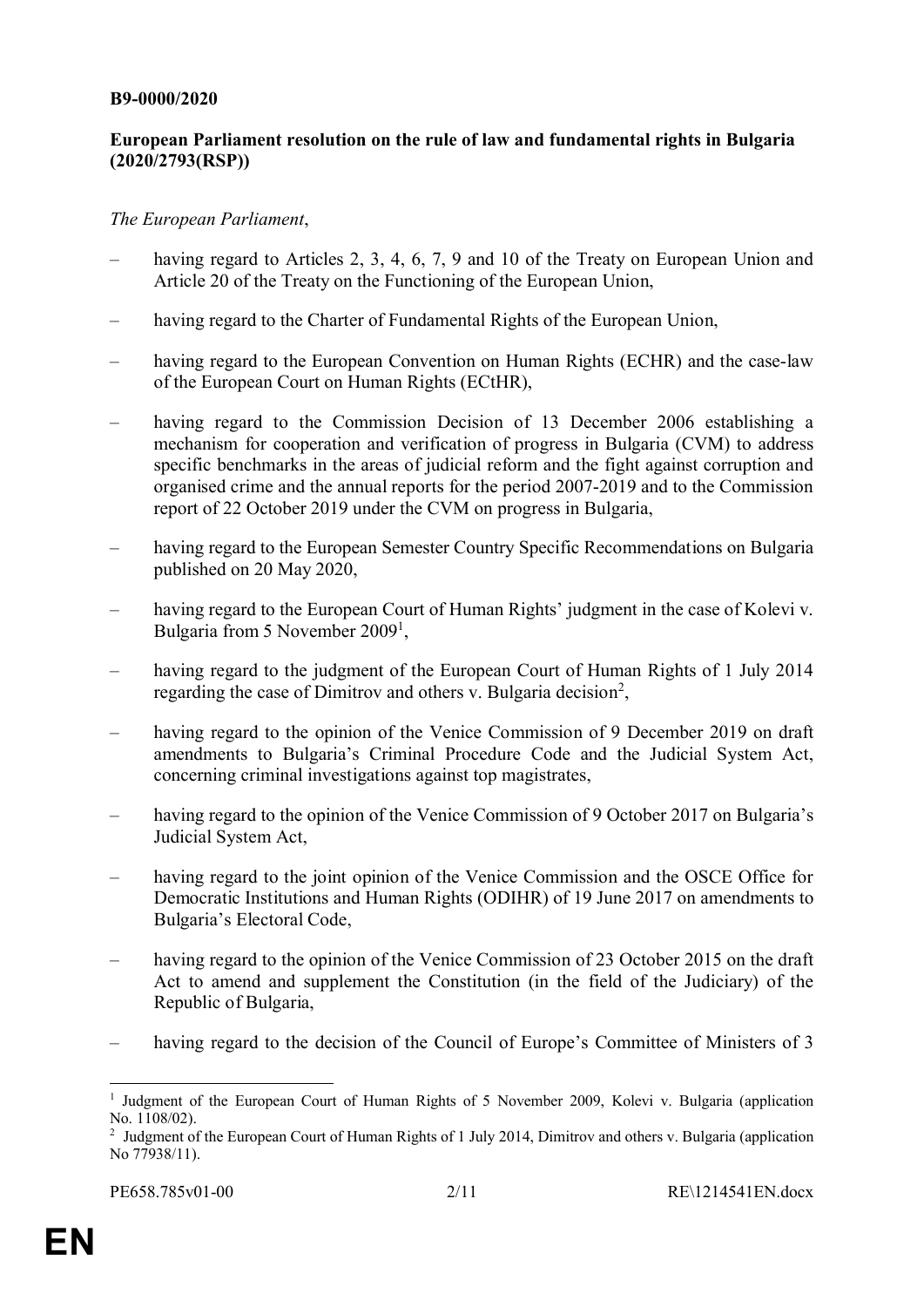September 2020 regarding the execution of the ECtHR judgments in cases S.Z. and Kolevi v. Bulgaria,

- having regard to the Council of Europe 2020 Safety of Journalists Platform Annual Report,
- having regard to Resolution 2296(2019) of 27 June 2019 of the Parliamentary Assembly of the Council of Europe on the post-monitoring dialogue with Bulgaria,
- having regard to the Council of Europe Action against Economic Crime And Corruption of June 2019,
- having regard to the second compliance report on Bulgaria of 6 December 2019 by the Council of Europe's Group of States against Corruption (GRECO),
- having regard to the statement of the Council of Europe's Commissioner for Human Rights of 3 September 2020 regarding police violence against journalists in Bulgaria and to her report following her visit to Bulgaria from 25 to 29 November 2019
- having regard to the statement of the OSCE Representative on Freedom of the Media of 18 March 2020 on the brutal attack on Bulgarian journalist Slavi Angelov,
- having regard to the statement of the President of the Conference of INGOs of the Council of Europe of 9 July 2020 on the proposed amendments to Bulgaria's Non-Profit Legal Entities Act,
- having regard to the joint statement of the UN Special Rapporteurs on racism and on minority issues of 13 May 2020,
- having regard to the statement of the UN Special Rapporteur on violence against women, its causes and consequences of 21 October 2019,
- having regard to the recent concluding observations of the UN treaty bodies on Bulgaria,
- having regard to the proposal for a new Constitution of the Republic of Bulgaria submitted on 17 August 2020,
- having regard to its resolution of 3 May 2018 on media pluralism and media freedom in the European Union<sup>3</sup>,
- having regard to its debate on the rule of law and fundamental rights in Bulgaria of 5 October 2020,
- having regard to the discussion held in the Committee of Civil Liberties, Justice and Home Affairs on 10 September 2020 on the state of play of the CVM,
- Having regard to the exchanges of views carried out by the Democracy, Rule of Law and Fundamental Rights Monitoring Group since it was set up by the Committee on Civil Liberties, Justice and Home Affairs on 5 September 2019, in particular the exchange of

 $\overline{a}$ <sup>3</sup> Texts adopted, **P8** TA(2018)0204.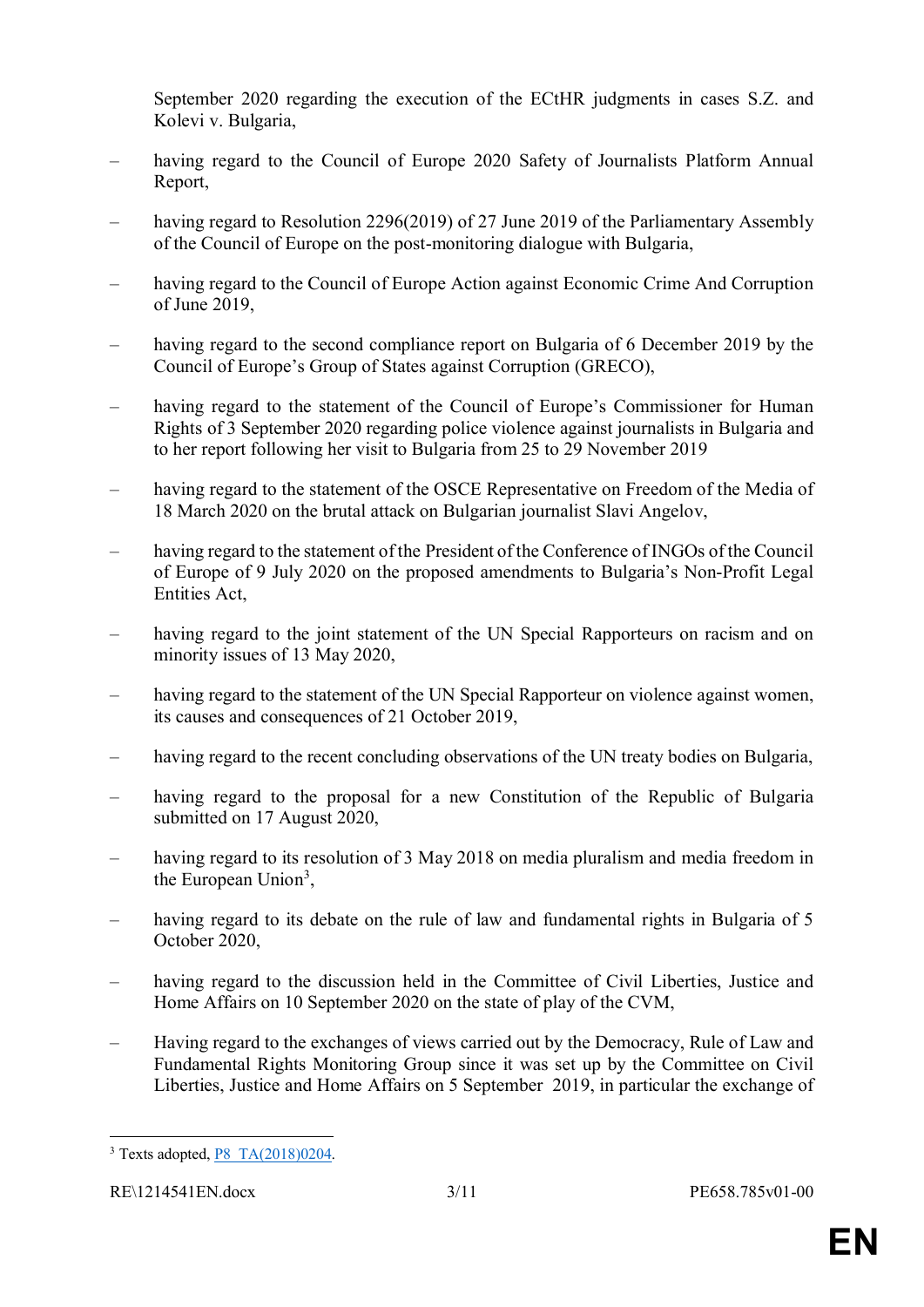views held on 28 August 2020 on the situation in Bulgaria,

- having regard to Rule 132(2) of its Rules of Procedure,
- A. whereas the European Union is founded on the values of respect for human dignity, freedom, democracy, equality, the rule of law and respect for human rights, including the rights of persons belonging to minorities and whereas these values are common to the Member States in a society in which pluralism, non-discrimination, tolerance, justice, solidarity and equality between women and men prevail (Article 2 of the TEU);
- B. whereas the rule of law, respect for democracy, human rights and fundamental freedoms and the values and the principles enshrined in the EU Treaties and international human rights instruments are obligations incumbent on the Union and its Member States and must be complied with;
- C. whereas Article 6(3) of the TEU confirms that fundamental rights, as guaranteed by the ECHR and as arising from the constitutional traditions common to the Member States, constitute general principles of Union law;
- D. whereas the Charter of Fundamental Rights of the European Union and the principles enshrined therein are part of Union primary law;
- E. whereas freedom of expression and media freedom and pluralism are enshrined in Article 11 of the Charter of Fundamental Rights and Article 10 of the European Convention on Human Rights (ECHR);
- F. whereas independence of the judiciary is an essential requirement of the democratic principle of separation of powers and is enshrined in Article 19(1) of the TFEU, Article 47 of the Charter of Fundamental Rights and Article 6 of the ECHR;
- G. whereas the Union operates on the basis of the presumption of mutual trust that Member States act in conformity with democracy, the rule of law and fundamental rights, as enshrined in the ECHR and in the Charter of Fundamental Rights;
- H. whereas the rule of law is one of the common values on which the Union is founded and is a pre-condition for the effective functioning of the entire Union, and whereas the Commission, together with the Parliament and the Council, is responsible under the Treaties for guaranteeing respect for the rule of law as a fundamental value of the Union and making sure that Union law, values and principles are respected;
- I. whereas the systematic refusal of one Member State to comply with the fundamental values of the European Union and the Treaties to which it has freely acceded affects and threatens the Union as a whole; whereas the lack of reaction to this kind of situation would undermine the credibility of the Union;
- J. whereas the Venice Commission and the OSCE/ODIHR have found that the Bulgarian electoral code hinders linguistic diversity and the voting rights of citizens living abroad<sup>4</sup>;
- K. whereas a number of incidents have been reported in recent years concerning the use of

<sup>4</sup> Venice Commission and OSCE/ODIHR Joint Opinion on Amendments to the Electoral Code in Bulgaria, 19 June 2017, CDL-AD(2017)016.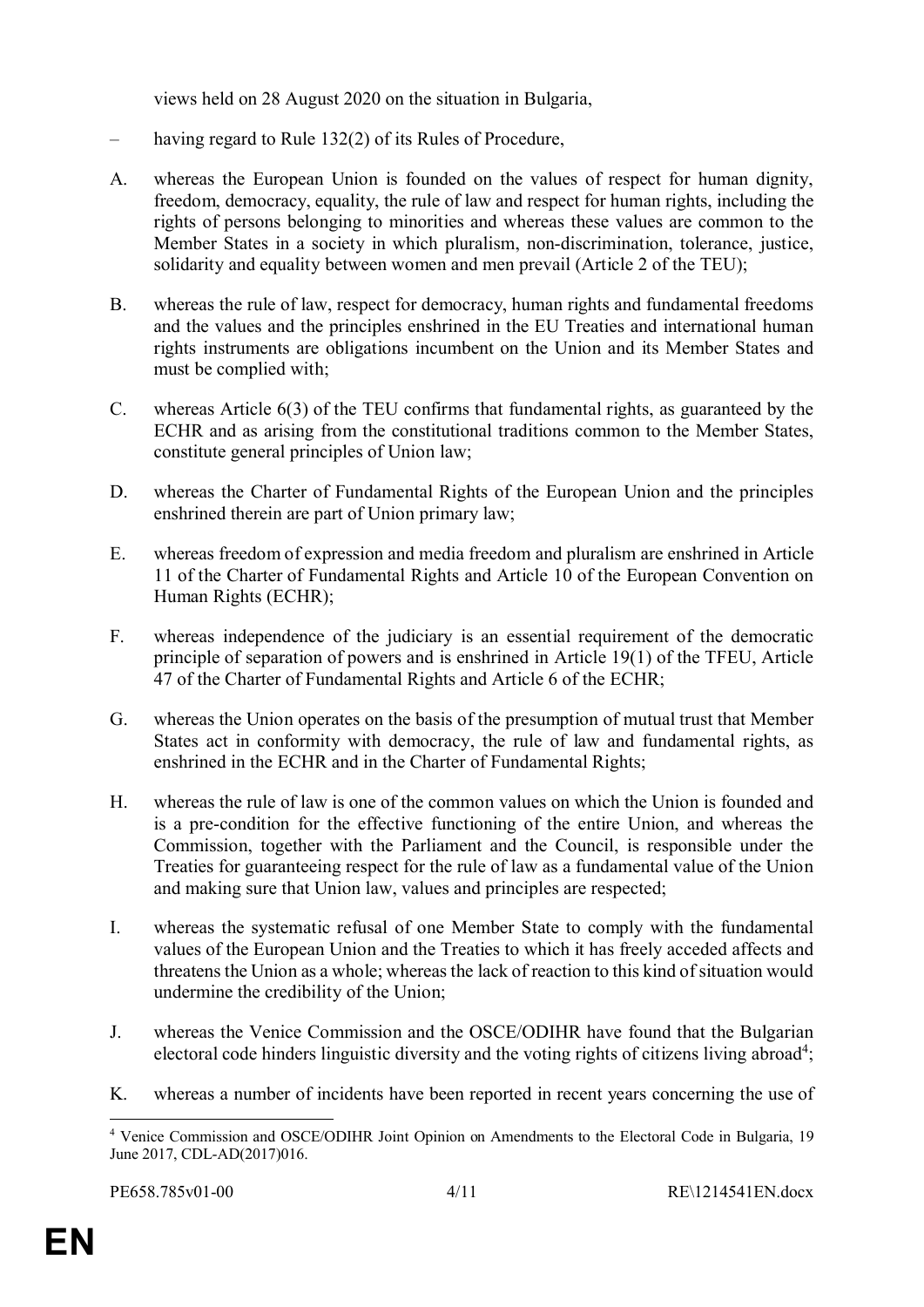hate speech against minorities, including by government ministers; whereas parliamentary immunity is systematically used to shield members of the National Assembly from accountability for hate speech<sup>5</sup>;

- L. whereas, in recent years, reports of misuse of Union funds in Bulgaria have been multiplying and should be thoroughly investigated; whereas during the recent months the Bulgarian citizens witnessed a lot of high-level corruption allegations including involving directly the Prime Minister; whereas international media repeatedly reported in recent months about possible interconnections between criminal groups and public authorities in Bulgaria;
- M. whereas these revelations have led to large demonstrations and civil society protests, uninterrupted for more than three months, in Bulgaria calling for justice, respect for rule of law and protesting against the erosion of democracy, the endemic corruption and for an independent justice system; whereas their demands included the resignation of the government and of the general prosecutor, as well as immediate parliamentary elections; whereas these protests have allegedly been met with disproportionate violence from the law enforcement authorities;
- N. whereas the Minister of Interior, the Minister of Finance, the Minister of Economy and the Minister of Tourism resigned on 15 July 2020 and the Minister of Justice resigned on 26 August 2020;
- O. whereas the Prime Minister has announced that he will resign after Grand National Assembly elections<sup>6</sup>;
- P. whereas serious concerns persist regarding the fight against corruption in Bulgaria; whereas this threatens to undermine citizens' trust in public institutions;
- Q. whereas according to a special Eurobarometer from December 2019 on the European citizens' attitudes towards corruption, 80% of the Bulgarians interviewed considered corruption to be widespread in their country and 51% considered that corruption has increased in the last three years;
- R. whereas according to the 2020 World Justice Project Rule of Law Index, Bulgaria is placed 53rd out of 128 countries and, in the Union context, Bulgaria ranks last but one; whereas according to the Transparency International Corruption perception Index 2019, published at the beginning of this year, Bulgaria is at the bottom of the list from the Union region countries, on the 74th place;
- S. whereas a vibrant civil society and pluralistic media play a vital role in promoting an open and pluralistic society, public participation in the democratic process, and strengthening the accountability of governments; whereas media freedom in Bulgaria has been deteriorating, as evidenced also by the country's ranking in the Reporters Without Borders (RSF) reports; whereas in the 2020 World Press Freedom Index, published in late April 2020, Bulgaria ranks 111 in the world being for the third consecutive years on

<sup>5</sup> Commissioner for Human Rights of the Council of Europe, Report following her visit to Bulgaria from 25 to 29 November 2019, 31 March 2020, p. 33 and 38.

<sup>6</sup> https://www.mediapool.bg/borisov-ostavka-no-pri-izbori-za-veliko-narodno-sabranie-i-nova-konstitutsiyavideo-i-palen-tekst-news310997.html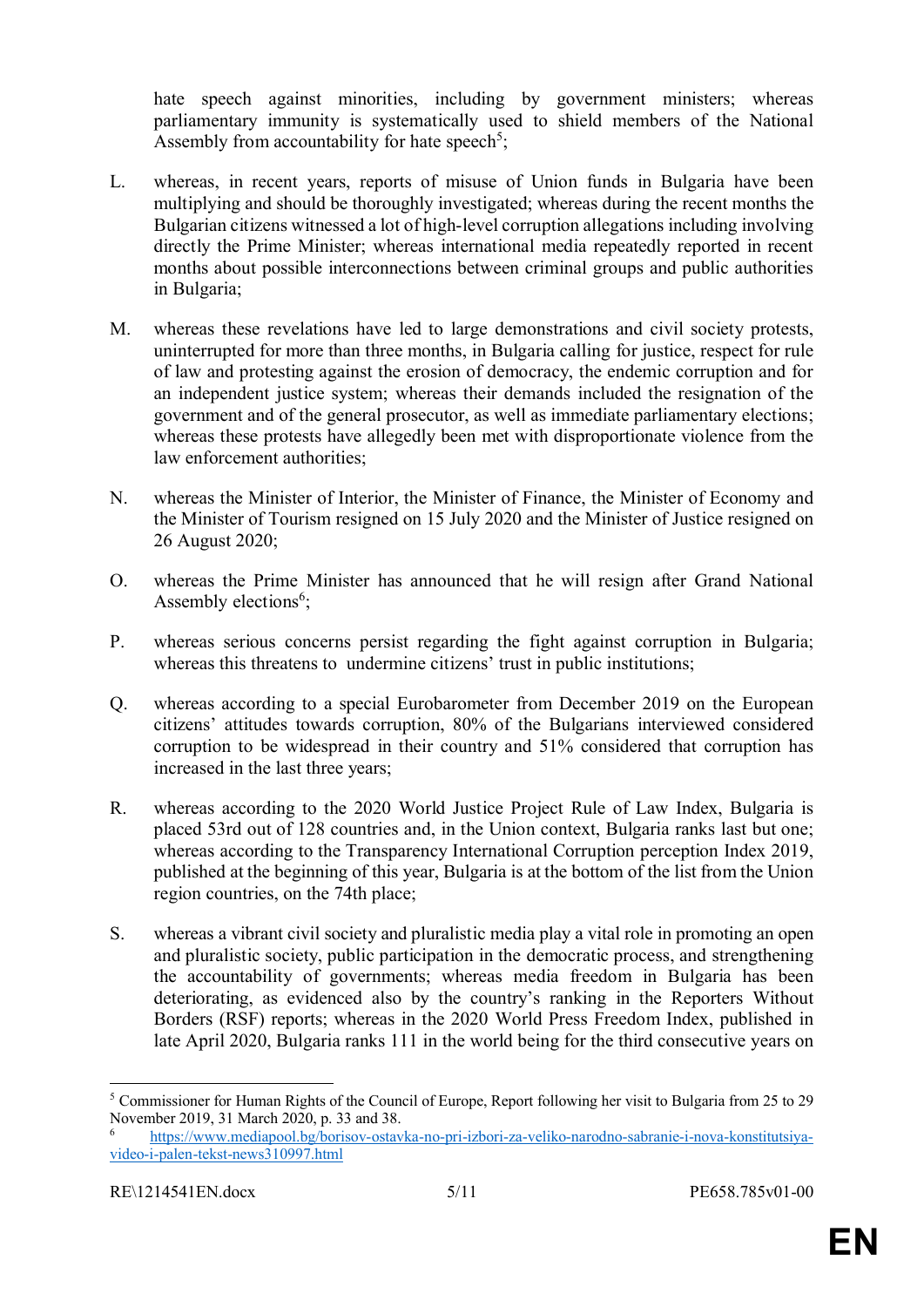the last place among EU Member States; whereas, the Council of Europe Platform to promote the protection of journalism and safety of journalists, contains three Level 1 alerts concerning severe and damaging violations against media freedom, that are still pending a reply from the Bulgarian authorities;

- T. whereas Bulgaria still has many institutional deficiencies, especially related to the independence of the judiciary, flaws which were acknowledged over the years by the European Commission in its reports under the Cooperation and Verification Mechanism (CVM); whereas, however, in the last CVM report, published on 22 October 2019, the Commission found that the progress made by Bulgaria under the Cooperation and Verification Mechanism is sufficient to meet Bulgaria's commitments made at the time of its accession to the Union and recommended the lifting of the supervision mechanism; whereas the Commission, after taking into account the observations of the Parliament and of the Council, still has to take a final decision on lifting the CVM as regards Bulgaria; whereas the letter of President Sassoli expressed support for lifting the CVM but stressed the need to implement and enforce the commitments and reforms, and highlighted the situation of the independence of the judiciary, corruption and media freedom;
- U. Whereas the new comprehensive mechanism for democracy, the rule of law and fundamental rights as suggested by the EP, with its Annual Monitoring Cycle which would apply equally to all Member States, should cover all values in Art. 2 TEU and should ultimately replace the Cooperation and Verification Mechanism for Romania and Bulgaria;
- 1. Deeply regrets that the developments in Bulgaria have led to significant deterioration of respect for the principles of rule of law, democracy and fundamental rights, including the independence of the judiciary, separation of powers, the fight against corruption and freedom of the media and manifests its solidarity with the people of Bulgaria in their legitimate demands and aspirations for justice, transparency, accountability and democracy;
- 2. Stresses that it is fundamentally important to guarantee that the values listed in Article 2 of the TEU are upheld in full, and that fundamental rights as laid down in the Charter of Fundamental Rights of the European Union are guaranteed; calls on the Bulgarian authorities to ensure full and unconditional respect of those values and rights;
- 3. Takes note of the proposal to convene the Grand National Assembly in order to adopt a new constitution; stresses that any constitutional reform should be subject to thorough and inclusive debate and based on proper consultations with all stakeholders, notably civil society, and adopted with the broadest possible consensus; takes note of the letter sent on 18 September 2020 by the President of the National Assembly, to the President of the Venice Commission, containing an official request for providing expert support and issuing an Opinion of the Venice Commission on the Draft new Constitution of the Republic of Bulgaria; calls on the Bulgarian authorities to proactively seek evaluation by the Venice Commission and other relevant bodies of international organisations of the measures at stake before their final approval;
- 4. Takes note of the adoption in second reading of amendments to the Electoral Code; notes with concern that the Bulgarian parliament is currently in the process of adopting a new electoral law, while ordinary parliamentary elections have to take place in not more than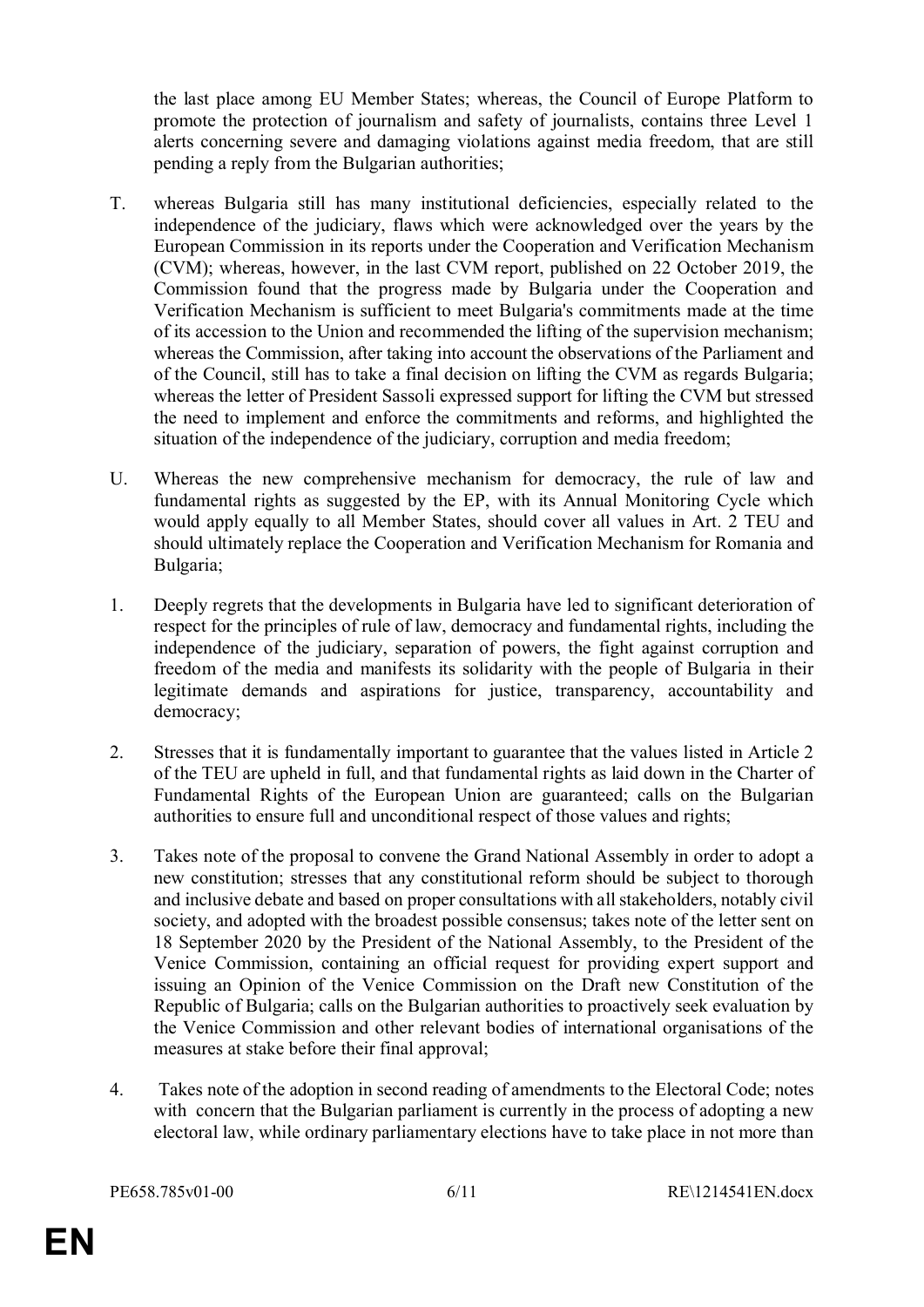seven months; calls on the Bulgarian authorities to ensure full compliance of the electoral legislation with all recommendations expressed by the Venice Commission and the OSCE/ODIHR, in particular as regards stability of the fundamental elements of electoral law, which should not be open to amendment less than one year before an election;

- 5. Is deeply convinced that Parliament plays a pivotal role in ensuring accountability of the executive and part of the checks and balances needed for the rule of law; is concerned by the practice of hasty passing of legislation by the governing majority, often without proper debates or stakeholder consultation; takes notes of a very low public trust in the institution<sup>7</sup>; regrets recent restrictions for journalists within the building of the National Assembly which hinder their access to parliamentarians and thus the possibilities for media scrutiny over the work of the legislature;
- 6. Is deeply concerned by the fact that some systemic issues in the judiciary system identified by the ECtHR and the Venice Commission remain unresolved, in particular as regards the provisions related to the Supreme Judicial Council and the Prosecutor General, especially with regards to the absence of any effective mechanisms for accountability or functioning checks and balances of its work; insists that the Bulgarian authorities fully comply with case-law of the ECtHR and the recommendations of the Venice Commission and GRECO pertaining to the judiciary, in particular the Supreme Judicial Council, and the status of the General Prosecutor; to ensure the independence of the judiciary; notes that the Commission report of 22 October 2019 on Progress in Bulgaria under the Cooperation and Verification Mechanism mentions that a broad debate has taken place in the media, with some stakeholders voicing concerns regarding the nomination procedure of the General Prosecutor and the candidate, and that street protests were organised by civil society organisations;
- 7. Is concerned about the continuous lack of high-level corruption investigations yielding tangible results; notes that corruption, inefficiency, and a lack of accountability continue to be pervasive problems in the judiciary and public trust in the judicial system remains low because of the perception that magistrates are susceptible to political pressure and render unequal justice; notes the increased number of investigations of high-level corruption, including cases with cross-border aspects, opened against high-ranking officials and persons of high public interest; notes with concern the discrepancies between the decisions of lower and upper instance courts which also contribute to the lack of final and effective convictions; points out to the necessity of conducting serious, independent and active investigations and achieving results in the area of anti-corruption, organised crime and money laundering, and to thoroughly look into the allegations of high-level corruption represented in audio recordings in the summer of 2020, the Apartment Gate, the Guesthouse Gate, the Tanker Gate, the Rosenets seaside estate case or the scandal around the alleged illegal transfer of money from the Development Bank, which taken together suggest deep and systemic weaknesses in rule of law and anti-corruption measures in Bulgaria; expresses concern also at less high-profile examples of rule of law weaknesses in Bulgaria, such as the treatment of apartment owners in Sunset Resort, Pomorie; welcomes the establishment of a new unified anti-corruption agency; calls on the Bulgarian authorities to ensure that the agency is able to effectively manage the broad remit of its responsibilities, including prevention, investigation and forfeiture of assets;

 $\overline{a}$ <sup>7</sup> https://www.gallup-international.bg/43810/public-opinion-political-situation/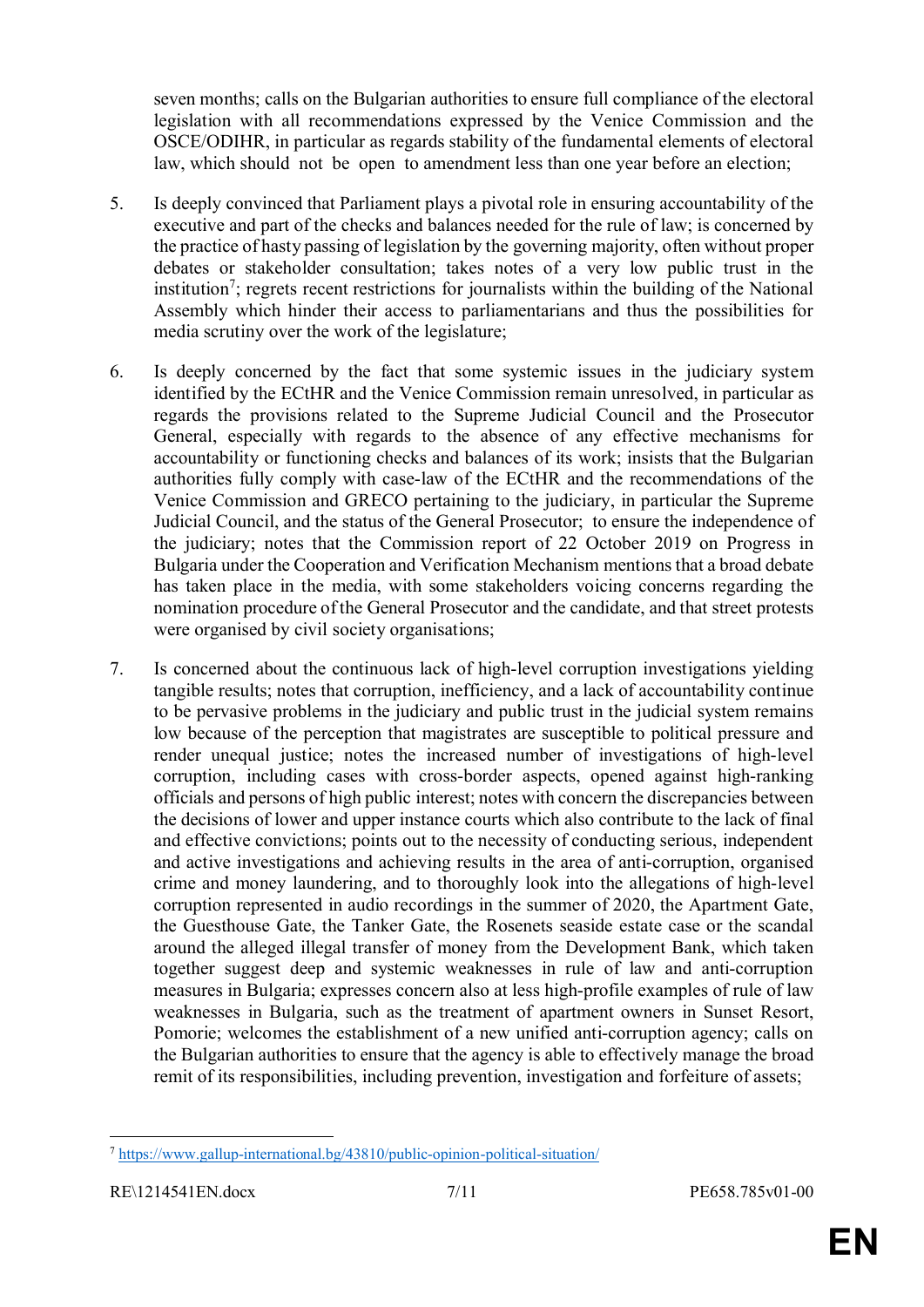- 8. Expresses strong concern at the serious deterioration of media freedom in Bulgaria over the past decade; calls on the Bulgarian authorities to foster a favourable environment for freedom of expression, in particular by increasing transparency of media ownership, preventing the excessive concentration of media ownership and distribution networks, including through proper application of existing legislative framework, as well as by repealing criminal provisions against defamation offences; underlines the need to make the composition and mandate of the Council for Electronic Media more independent and effective is concerned about the reports on the continued practice of keeping the media under influence through the preferential allocation of Union funds to government-friendly media;
- 9. Notes that the protection of journalists is in the vital interest of society; calls on the Bulgarian authorities to ensure at all times the protection of journalists and therefore their independence; strongly condemns the instances where government-critical journalists become the target of smear campaigns and calls upon the Bulgarian authorities to curtail these undemocratic practices; deplores incidents of violence against reporters and destruction of their technical equipment; urges the Bulgarian authorities to launch a comprehensive investigation into all cases of violence being used against journalists covering the protests; calls on the Bulgarian authorities to ensure that police officers and other officials respect press freedom and allow journalists and media professionals to cover demonstrations safely; stresses that violence at the hands of state agents, is contrary to Member States' duty to uphold press freedom and to protect the safety of journalists<sup>8</sup>;
- 10. Calls on the Bulgarian authorities to fully and comprehensively address all alerts submitted on the Council of Europe Platform to promote the protection of journalism and safety of journalists and to fully follow the recommendations of the Council of Europe Commissioner for Human Rights, in order to ensure a safe environment for journalists in Bulgaria;
- 11. Expresses its unequivocal support for the people of Bulgaria in their legitimate demands and aspirations for justice, transparency, accountability and democracy; firmly believes that peaceful demonstrations are a fundamental right in every democratic country and supports the right of people to peaceful protest; condemns any form of violence against peaceful demonstrations; underlines that freedom of expression and freedom of information must be respected at all times; highlights that the use of violence and disproportionate force is unacceptable; expresses in particular dismay at the allegations of use of force against women and children, including children with disabilities; is concerned by the unlawful and excessive audits of private businesses who have publicly expressed their support for the protests; condemns the violent and disproportionate intervention by the police during the protests in July-August-September 2020; calls on the Bulgarian authorities to ensure a full, transparent, impartial and effective investigation into the actions of the police;
- 12. Condemns the inhumane conditions in Bulgarian prisons that have been found by the European Court of Human Rights, including the existence of overcrowding, poor sanitary and material conditions, limited possibilities for out-of-cell activities, inadequate medical

<sup>8</sup> Commissioner for Human Rights of the Council of Europe, Statement "Bulgaria must investigate police violence against journalists", Strasbourg, 3 September 2020.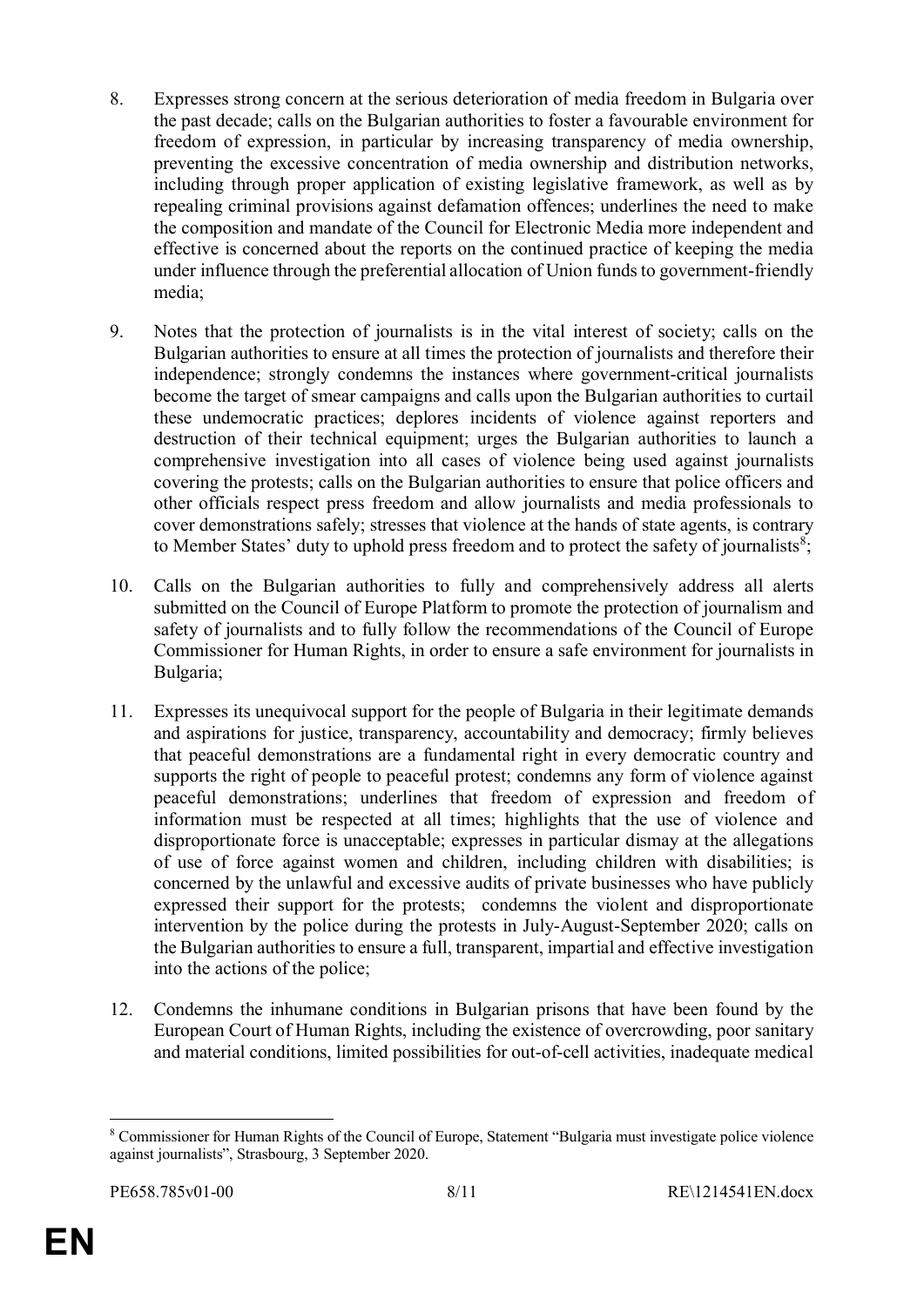care and prolonged application of a restrictive penitentiary regime<sup>9</sup>;

- 13. Expresses its deep concern on the fact that, in over 45 judgments of the European Court of Human Rights against Bulgaria, the authorities have failed to comply with their obligation to carry out an effective investigation; considers that these recurrent shortcomings disclosed the existence of a systemic problem<sup>10</sup>; highlights that according to Council of Europe's 2019 annual report on the supervision of the execution of judgements and decisions of the European Court of Human Rights, there are 79 leading judgements against Bulgaria pending implementation;
- 14. Is concerned that, in spite of the several EU Directives on procedural rights for suspects and accused persons as set out in the roadmap of 2009, procedural rights are not being sufficiently upheld in Bulgaria, and believes that this deeply impacts on fundamental rights $11$ :
- 15. Condemns any instance of hate speech, discrimination and hostility against people of Romani origin, women, LGBTI people and persons belonging to other minority groups, which remain an issue of acute concern; calls on the authorities to react vigorously to incidents of hate speech, including by high-level politicians, enhance legal protection against discrimination and hate crimes, and effectively investigate and prosecute such crimes; welcomes the judicial ban of the annual neo-Nazi rally 'Lukov March' as well as the investigation opened against the organization behind it, 'BNU'; calls upon the Bulgarian government to enhance the cooperation with international and local human rights monitors and to take all necessary measures to guarantee effectively the rights of minorities, in particular the freedom of expression and freedom of association, including through implementation of the relevant ECtHR judgments<sup>12</sup>; calls on Bulgarian authorities and officials to firmly condemn all acts of violence and hate speech against minorities;
- 16. Deplores the climate of hostility against people of Romani origin, in some populated communities particular against those who had to leave their homes following rallies targeting their communities in several localities; deplores the mobbing and violent evictions of Roma people in the Voyvodinovo area; calls upon the authorities to urgently address the situation of the persons affected; believes that resolute measures to improve the general housing situation of people of Romani origin should continue; believes it is necessary to fully eradicate the educational segregation of children of Romani origin; calls on the authorities to stop hate speech and racial discrimination against the people of the Romani minority in the response to COVID-19, and to halt police operations targeting

<sup>&</sup>lt;sup>9</sup> See European Court of Human Rights, judgment of 27 January 2015, Neshkov and others v. Bulgaria (applications nos. 36925/10, 21487/12, 72893/12, 73196/12, 77718/12 and 9717/13); judgment of 12 May 2017, Simeonovi v. Bulgaria (application no. 21980/04); judgment of 21 January 2016, Boris Kostadinov v. Bulgaria (application no. 61701/11); judgment of 29 June 2017, Dimcho Dimov v. Bulgaria (no.2) (application no. 77248/12); judgment of 17 November 2015, Dimitrov and Ridov v. Bulgaria (application no. 34846/08); judgment of 5 October 2017, Kormev v. Bulgaria (application no. 39014/12).

<sup>&</sup>lt;sup>10</sup> See European Court of Human Rights, judgment of 3 March 2015, S.Z. vs Bulgaria (application no. 29263/12). <sup>11</sup> Latest CPT Periodic Visit Reports: https://www.coe.int/en/web/cpt/bulgaria.

<sup>&</sup>lt;sup>12</sup> European Court of Human Rights, judgment of 19 January 2006, United Macedonian Organisation Ilinden and others (application no. 59491/00); judgment of 18 October 2011, United Macedonian Organisation Ilinden and others (No. 2) (application no. 34960/04); judgment of 11 January 2018, United Macedonian Organisation Ilinden and others (No. 3) (application no. 29496/16); judgment of 11 January 2018, Yordan Ivanov and others (application no. 70502/13).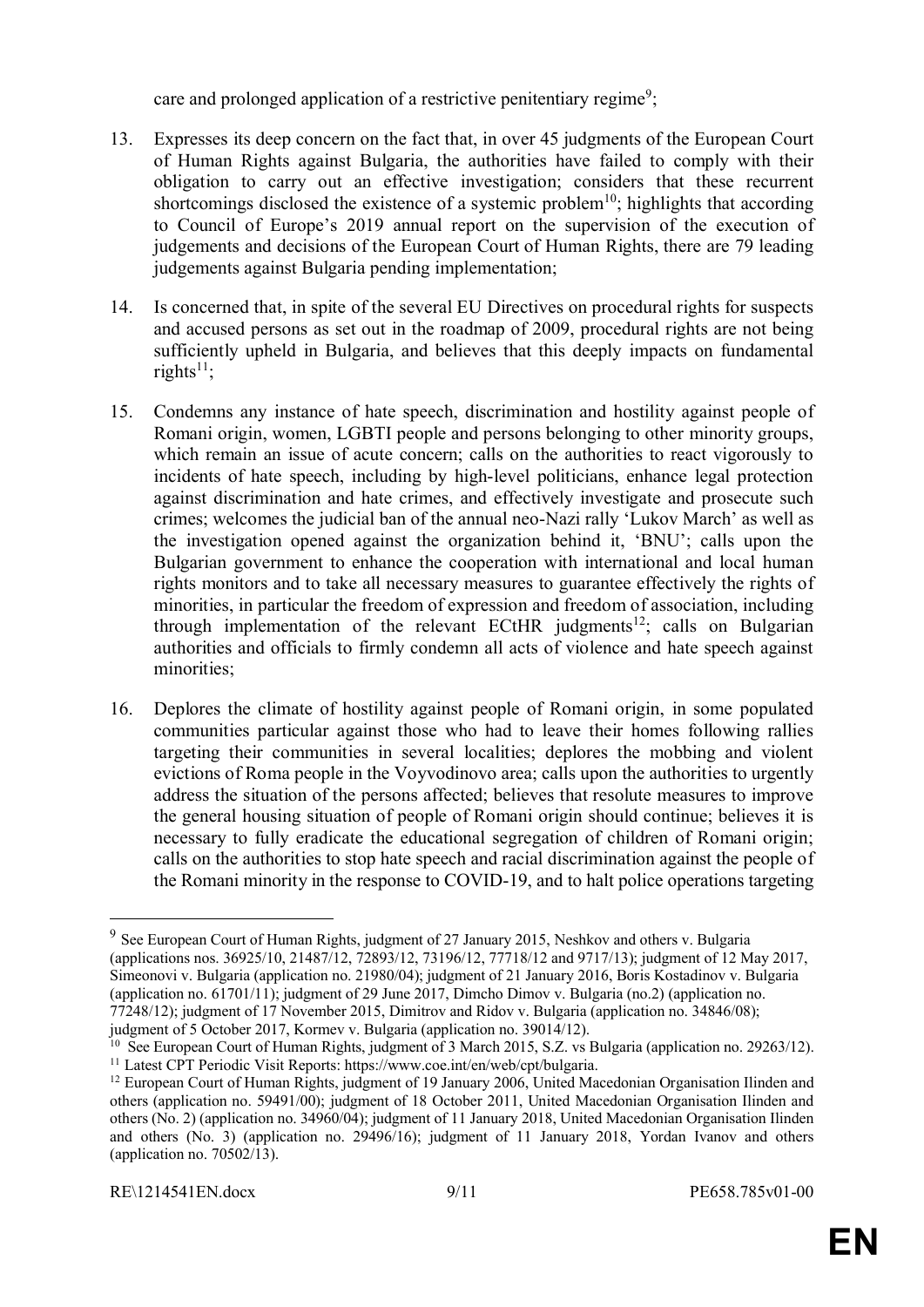Romani neighbourhoods during the pandemic;

- 17. Takes note of the ruling of the Constitutional Court of 27 July 2018 regarding incompliance of the Istanbul Convention with the Constitution of Bulgaria; regrets that this decision prevents the ratification of the Convention by Bulgaria; is deeply concerned by the persistent negative and misrepresentative public discourse regarding the Convention, shaped by a widespread disinformation and smear campaign following negative media coverage on the topic by several media outlets with alleged links to government and opposition parties, with the particularly worrying participation of politicians and political parties represented in the Bulgarian Parliament; is concerned that the persistent negative attitude towards the Convention further contributes to the stigmatization of vulnerable groups in risk of gender-based violence, whose situation has been particularly exacerbated by the COVID-19 and lockdown measures throughout Europe, including Bulgaria, and further emboldens and nurtures a feeling of impunity for perpetrators of gender-based crimes; regrets that recent changes to the Criminal Code which introduced stricter penalties for gender-based violence have proven insufficient to address the complexity of the issue and its prevention in particular; calls therefore on the Bulgarian authorities to enhance the prevention and fight against domestic violence, to do the necessary in order to allow for the ratification of the Istanbul Convention and to introduce as many elements from the Convention which are in line with its constitutional order while searching for a broader solution for the remaining elements, as well as to increase the number of shelters and other social services necessary to provide support to victims of domestic violence;
- 18. Considers it necessary to eliminate discrimination against persons on the basis of their sexual orientation or gender identity in law and in practice in all spheres; calls on the Bulgarian authorities to amend the Protection against Discrimination Act to explicitly include gender identity as a ground of discrimination; calls on the Bulgarian authorities to amend the current Criminal code to encompass hate crimes and speech on grounds of sexual orientation, gender identity and expression and sex characteristics; calls on the Bulgarian authorities to implement the relevant case law of the Court of Justice and the ECtHR and in that context to address the situation of same sex spouses and parents with a view to ensuring their enjoyment of the right to non-discrimination in law and in fact, and that a legal framework provides equal rights for all couples;
- 19. Is concerned that persons who may be in need of international protection have been prevented from entering Bulgarian territory or expelled, at times with force, without an opportunity to apply for asylum or an individualized assessment<sup>13</sup>; is particularly concerned about the troubling deportation of members of the Turkish opposition in violation of international treaties and against valid court orders issued by competent Bulgarian courts<sup>14</sup>; calls on the Bulgarian authorities to ensure full compliance of asylum legislation and practice with the asylum acquis and the Charter of Fundamental Rights; calls on the Commission to deal with the infringement procedure against Bulgaria as a matter of priority;

<sup>&</sup>lt;sup>13</sup> UN Human Rights Committee, Concluding observations on the fourth periodic report of Bulgaria, 15 November 2018, paras. 29-30.

<sup>&</sup>lt;sup>14</sup> European Court of Human Rights, pending application Abdullah Büyük v. Bulgaria (application no. 23843/17); United States Department of State, Bureau of Democracy, Human Rights and Labor, Bulgaria 2016 Human Rights Report, p. 16.